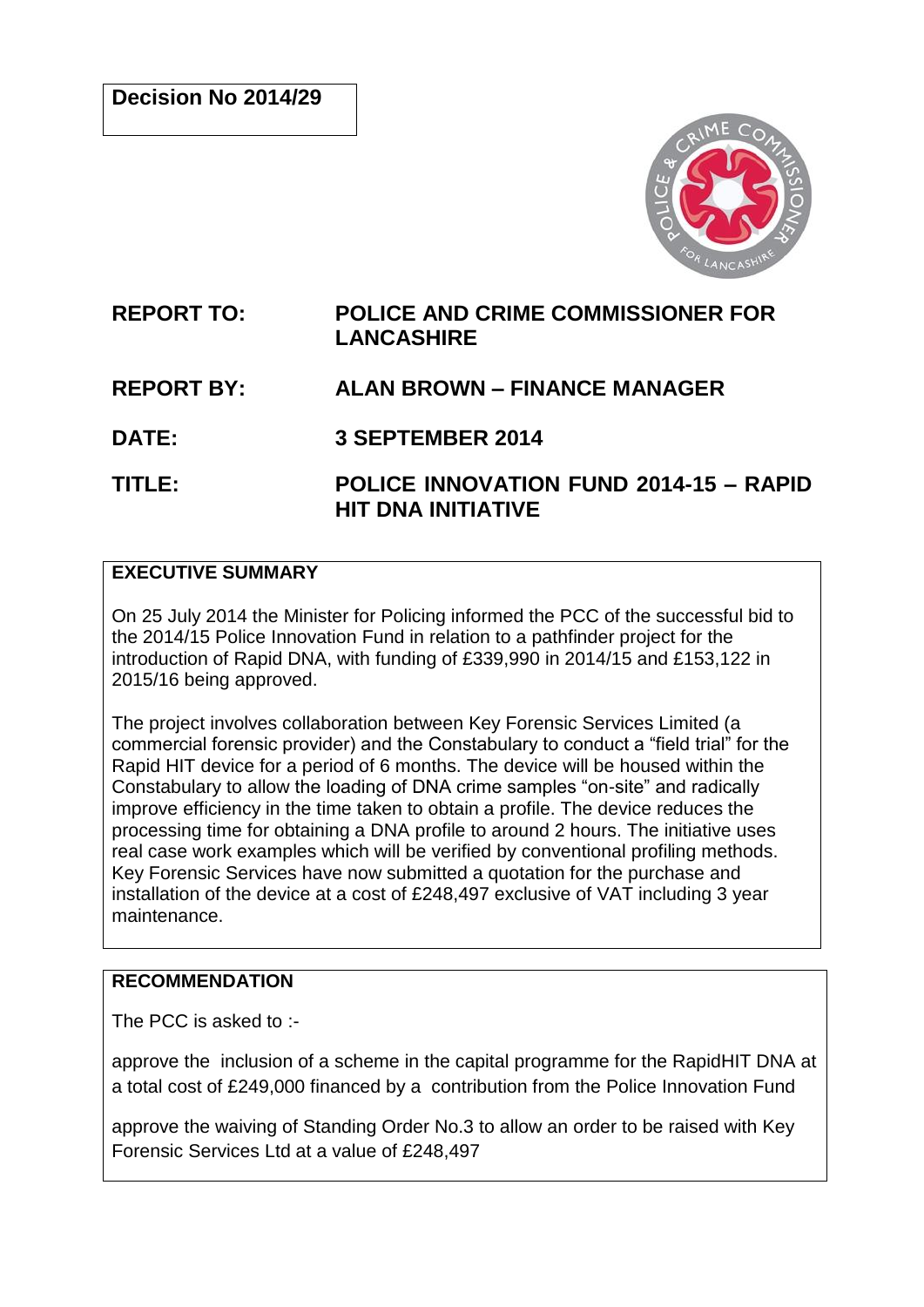## **Decision taken by the Police and Crime Commissioner for Lancashire:**

| Original decision, as set out in the attached<br>report, approved without amendment | <b>YES</b> | <b>NO</b> |
|-------------------------------------------------------------------------------------|------------|-----------|
| (please delete as appropriate)                                                      |            |           |

**Original decision required to be amended and decision as detailed below:**

**The reasons for the amended decision are as detailed below:**

**Police and Crime Commissioner: Comments**

**DECLARATIONS OF INTEREST**

The PCC is asked to consider any personal / prejudicial interests he may have to disclose in relation to the matter under consideration in accordance with the law, the Nolan Principles and the Code of Conduct.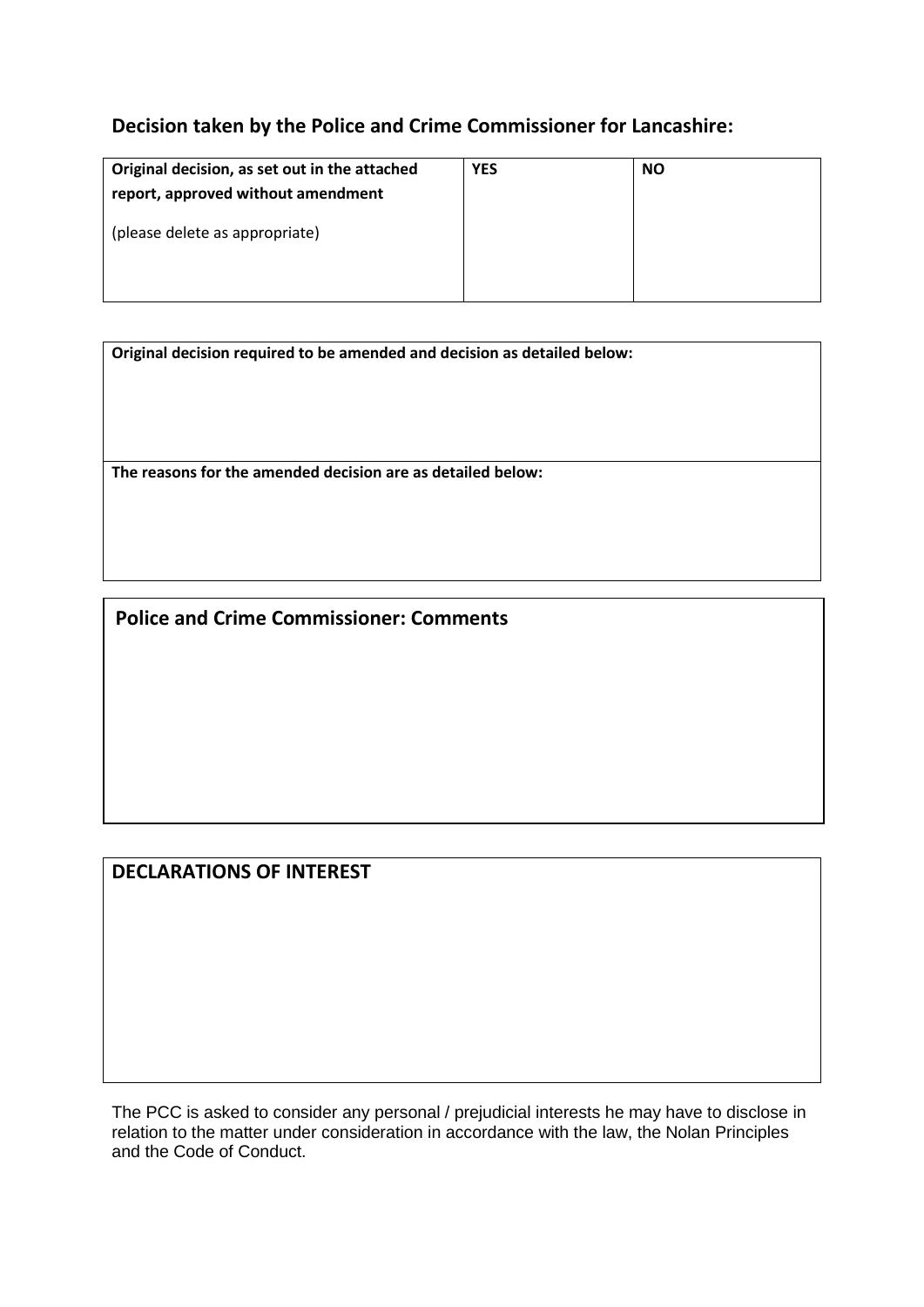# **STATEMENT OF COMPLIANCE**

The recommendations are made further to legal advice from the Monitoring Officer and the Section 151 Officer has confirmed that they do not incur unlawful expenditure. They are also compliant with equality legislation.

| Signed:                              | Signed:               |
|--------------------------------------|-----------------------|
| <b>Police and Crime Commissioner</b> | <b>Chief Officer:</b> |
| Date:                                | Date:                 |
|                                      |                       |
|                                      |                       |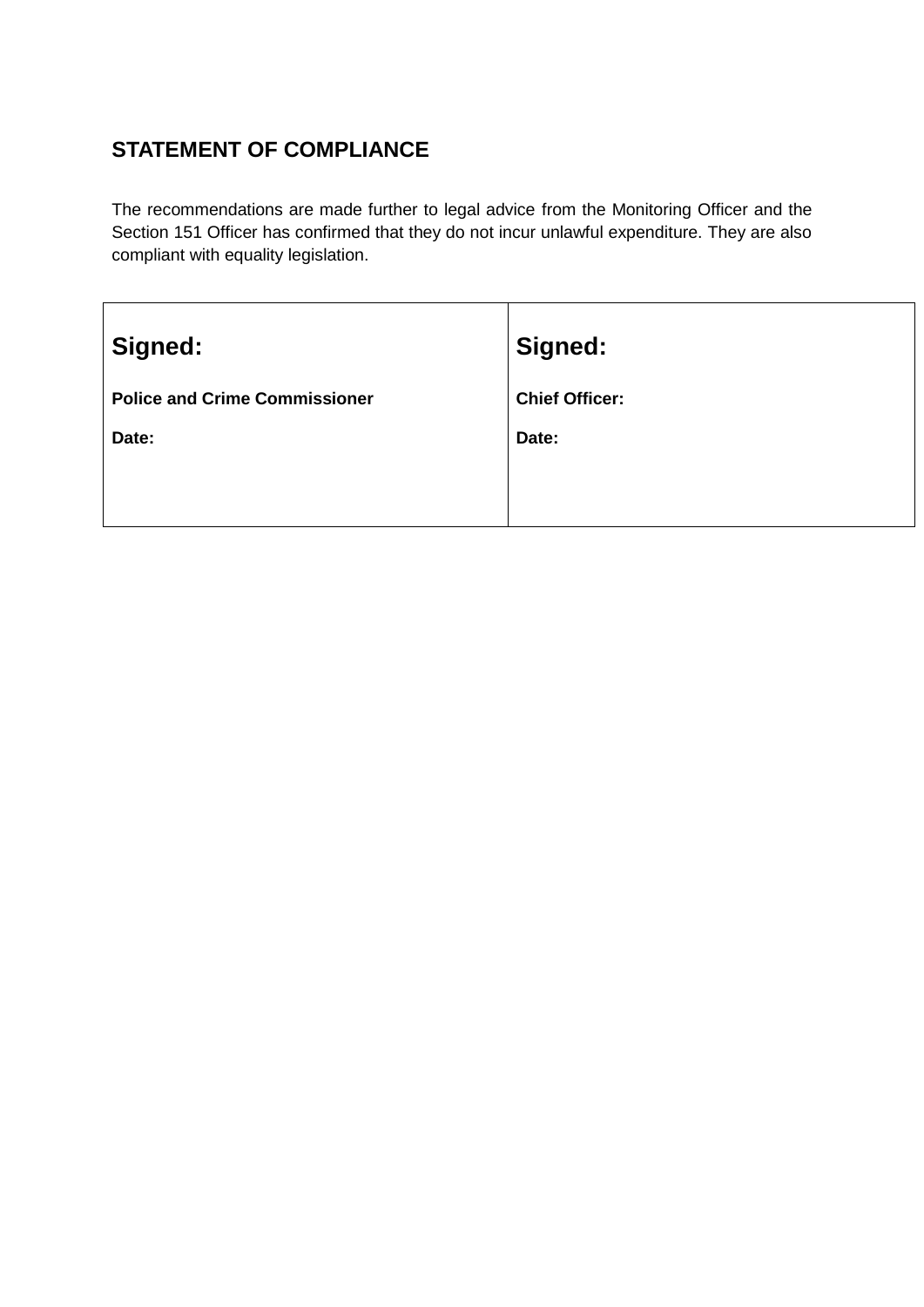## **REPORT TO POLICE AND CRIME COMMISSIONER**

### **14 AUGUST 2014**

#### **POLICE INNOVATION FUND 2014-15 – RAPID HIT DNA INITIATIVE**

On 25 July 2014 the Minister for Policing informed the PCC of the successful bid to the 2014/15 Police Innovation Fund in relation to a pathfinder project for the introduction of Rapid DNA, with funding of £339,990 in 2014/15 and £153,122 in 2015/16 being approved.

The project involves a collaboration between Key Forensic Services Limited (a commercial forensic provider) and the Constabulary to conduct a "field trial" for the Rapid HIT device for a period of 6 months. The device will be housed within the Constabulary to allow the loading of DNA crime samples "on-site" and radically improve efficiency in the time taken to obtain a profile. The device reduces the processing time for obtaining a DNA profile to around 2 hours. The initiative uses real case work examples which will be verified by conventional profiling methods.

The National DNA Database (NDNAD) is supporting this initiative already working with Key Forensics to facilitate the searching of RapidHIT profiles on the database for trial purposes.

After the initial period there will be a further 6 month period of development and evaluation with the intention to integrate it into the Constabulary business processes. A number of hypothetical options will be considered and evaluated to establish the most cost effective means of using the equipment. This will enable other Forces and Agencies who may wish to utilise this new technology in the future, to be furnished with cost benefit information.

The benefits of the technology were specified in the bid for Innovation Fund support and impact favourably around public confidence and operational efficiencies and effectiveness.

A number of bids were received by the Home Office on investigating and trialling the use of RapidDNA solutions with a bid from Nottinghamshire also being approved. As a condition of the funding the Home Office expect both Forces to work collaboratively on their trials to ensure the results are as comprehensive and complementary as possible, and that we both secure the best value for money. Evidence of this collaborative working will be required before any payment is made by the Home Office. This work has already commenced with an initial meeting between the Managing Director of Key and the Forensic Leads for Nottinghamshire and Lancashire. Monthly project board meetings have been arranged between the three parties. The installation of the kits and the training will take place in September with the project going live at the beginning of October. The Home Office Centre for Applied Science and Technology (CAST) will be informed of progress throughout the trial.